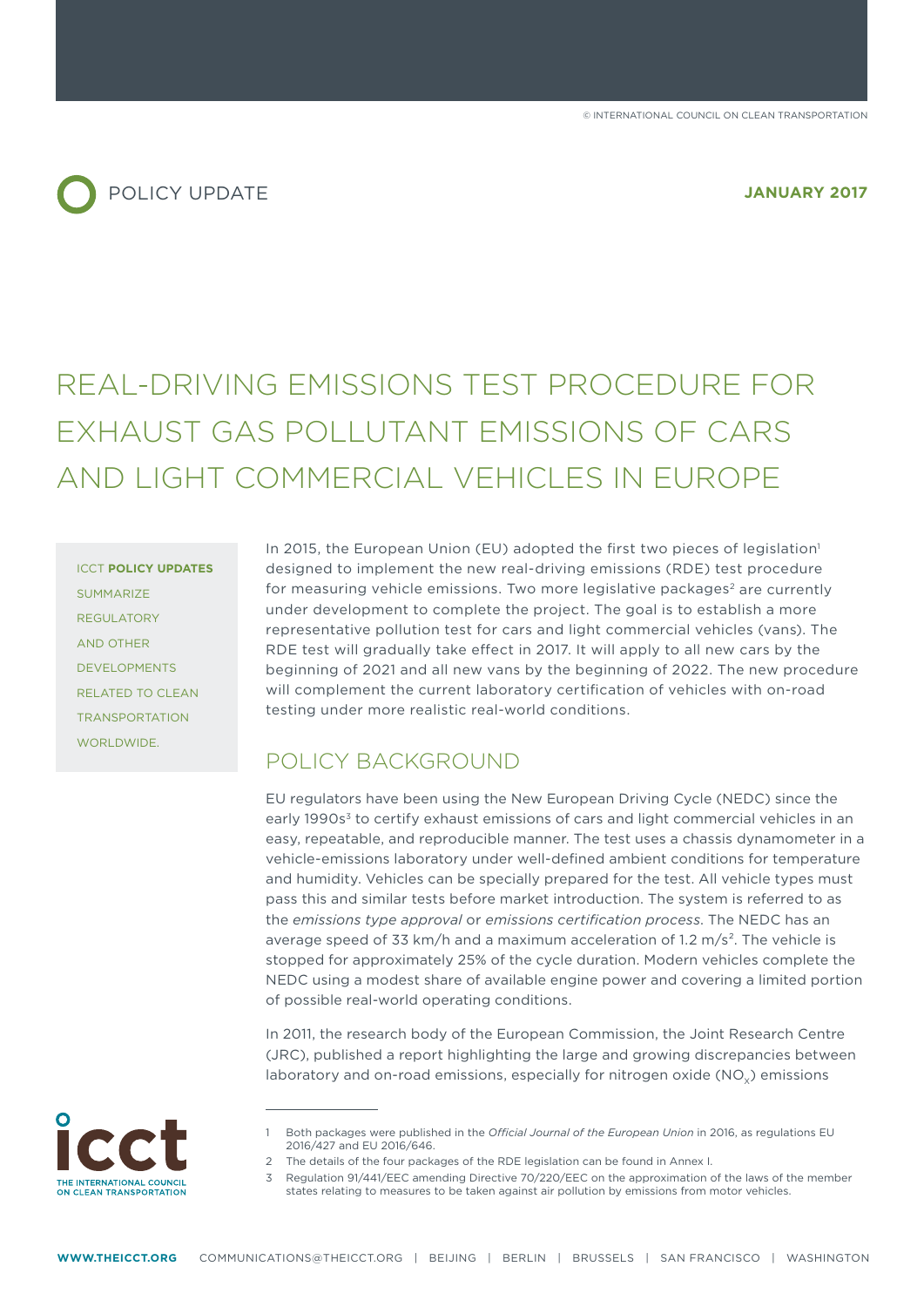from diesel cars<sup>4</sup>. Those findings triggered the creation of a working group on real-driving emissions under the supervision of the European Commission. The Commission is the authority in charge of supervising and proposing all legislation related to type approval for road and non-road vehicles. EU member states then amend, adopt, or reject the legislation.

The legal framework existing in the early 2010s stipulated that "The manufacturer shall equip vehicles so that the components likely to affect emissions are designed, constructed, and assembled so as to enable the vehicle, in normal use, to comply with this Regulation and its implementing measures."<sup>5</sup> There is no specific definition of "normal use" in the regulation, and the implementing legislation specified only that the NEDC laboratory test be performed to certify light-duty vehicles.<sup>6</sup> The 2011 JRC study showed that the NEDC did not accurately capture the  $NO<sub>v</sub>$  emissions from normal use of diesel cars.

The real-driving emissions working group was assigned to develop a new, complementary test procedure that would be more representative of normal use covering a representative range of driving conditions.7 The new legislative text was split into four "packages"<sup>8</sup>; the first two packages were published in March and April 2016 as regulations (EC) 2016/427 and (EC) 2016/646. This policy update summarizes the legislative content of those two packages.

An on-road test procedure based on the application of portable emissions measurement systems (PEMS) has been in place since 2014 for determining heavyduty vehicles' in-use compliance; this was part of the Euro VI emissions regulation for heavy vehicles.<sup>9</sup> The test, along with other elements of the regulation, appears to have been effective so far, with observed real-world emissions decreasing significantly from Euro V levels.<sup>10</sup>

# SUMMARY OF KEY ELEMENTS OF THE RDE LEGISLATION

- » Data collected every second by the PEMS unit must be analyzed using two separate evaluation tools to validate the trip's validity. For example, trips that are driven too smoothly or too aggressively are rejected, requiring that the test be repeated.
- » The RDE test is performed as part of emissions type approval on public roads in real traffic, using PEMS. Initially, only NO<sub>v</sub> and particulate number emissions are included in binding limits.
- » With publication of the regulatory text early in 2016, a monitoring period went into effect. Automakers must perform valid RDE tests, but without binding limits. Emission results must be made publicly available. The aim is to allow manufacturers, technical services, and type-approval authorities to become familiar with the new procedure.

<sup>4</sup> [http://ec.europa.eu/clima/policies/transport/vehicles/docs/2011\\_pems\\_jrc\\_62639\\_en.pdf](http://ec.europa.eu/clima/policies/transport/vehicles/docs/2011_pems_jrc_62639_en.pdf)

<sup>5</sup> Regulation (EC) 715/2007, Article 5 (1)

<sup>6</sup> Regulation (EC) 692/2008

<sup>7</sup> Emission limits have been raised through the use of a Conformity Factor, as defined later in the document.

<sup>8</sup> The details of the four packages of the RDE legislation can be found in Annex I.

<sup>9</sup> Regulation (EC) 595/2009

<sup>10</sup> More details in ICCT (2015). Comparison of real-world off-cycle NOx emissions control in Euro IV, V, and VI,<http://www.theicct.org/comparing-real-world-nox-euro-iv-v-vi-mar2015>and ICCT (2017). NOx emissions from heavy-duty and light-duty diesel vehicles in the EU: Comparison of real-world performance and current type-approval requirements, [http://www.theicct.org/nox-europe-hdv-ldv](http://www.theicct.org/nox-europe-hdv-ldv-comparison-jan2017)[comparison-jan2017](http://www.theicct.org/nox-europe-hdv-ldv-comparison-jan2017)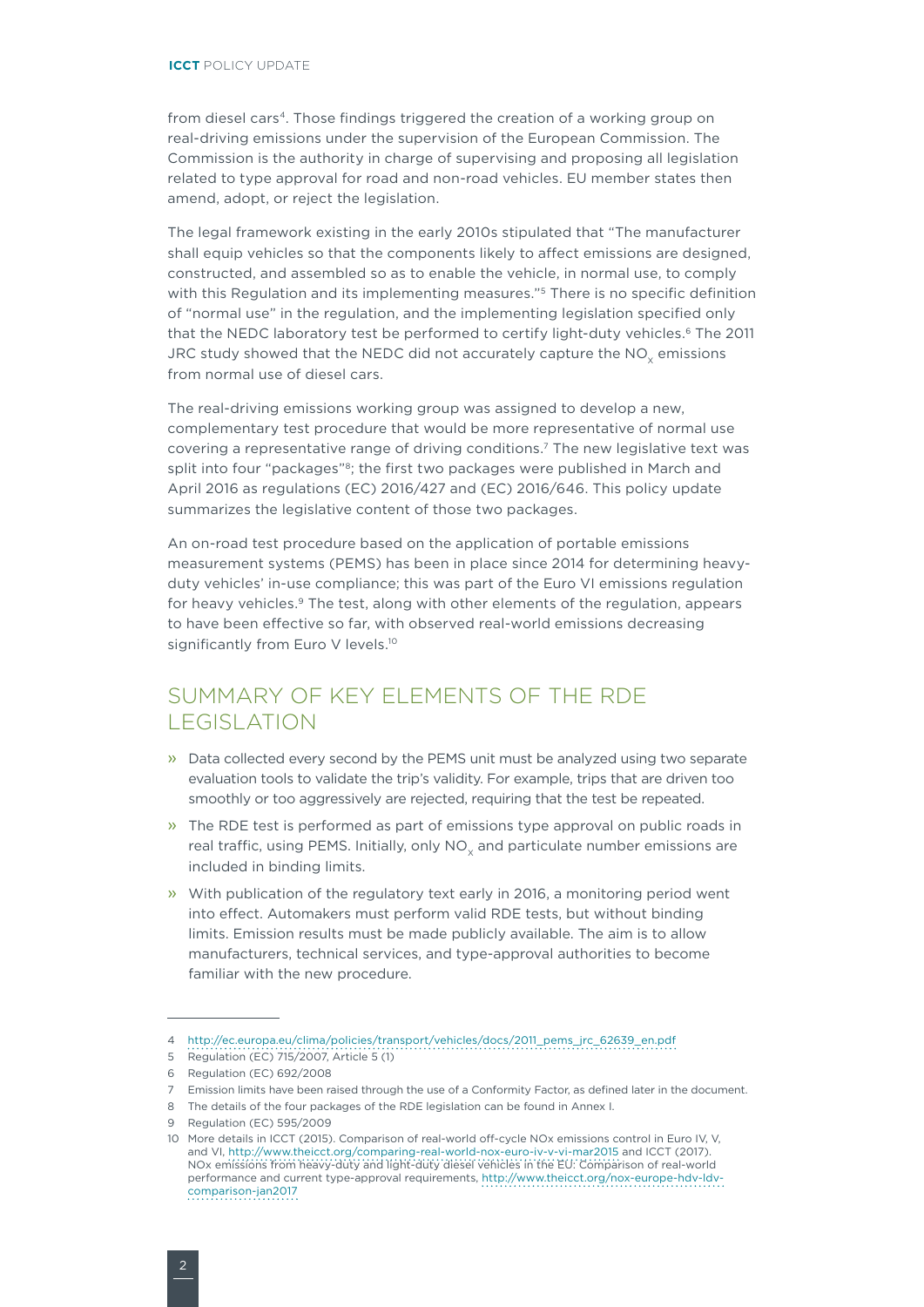- » The RDE testing conditions are designed to be representative of driving conditions normally encountered on European roads. A range of boundary conditions were adopted to exclude certain types of conditions. There is no quantified evidence to estimate the share of real-life driving events that would be included in RDE tests.
- » RDE vehicle families reduce the number of tests to be performed for each manufacturer. Key criteria for the family definition relate to configuration of the after-treatment system.
- $\lambda$  A connection between the PEMS and the vehicle's electronic control units is authorized, but not compulsory. The legislation recommends performing a validation test using the chassis dynamometer to make sure the PEMS functions correctly.
- » The implementing legislation (EC) 692/2008 was amended to include a requirement for vehicle manufacturers to declare emission-control strategies to technical services and type-approval authorities. This improves transparency and makes it possible for authorities to identify potentially inappropriate emissioncontrol strategies before market introduction.
- » Several additions to the regulatory text were expected in late 2016 and early 2017 as part of the third and fourth RDE packages. Key elements of the third package are to include evaluation of cold-start emissions and, for the first time, particle number measurements are required. The third package also adapts RDE test provisions for hybrid vehicles and considers regeneration events for the evaluation of vehicle emissions. The fourth package will cover market surveillance testing including by third parties—a key element to enforcement.<sup>11</sup>

# DETAILED OVERVIEW OF THE LEGISLATION

#### **NOT-TO-EXCEED LIMITS FOR RDE TESTS**

The Euro 6 NO<sub>y</sub> emission limit of 80 mg/km for diesel engines applies to all new cars beginning on September 1, 2015. To allow for lead time, not-to-exceed (NTE) limits were introduced in two phases in Regulation 2016/646. These NTE limits are expressed in the equation below as the adopted Euro 6 emission limits multiplied by a so-called conformity factor (CF).

*NTE*<sub>pollutant</sub> = *CF*<sub>pollutant</sub> x *TF*( $p_1$ ,..., $p_n$ ) x EURO-6

There are two conformity factor phases for  $NO<sub>v</sub>$  emissions: (a) a temporary phase, Euro 6d-TEMP, with a value of 2.1, meaning that vehicles approved under Euro 6d-TEMP can emit 2.1 times the Euro 6 limit; and (b) a final phase, Euro 6d, for which the conformity factor is the margin of uncertainty of the PEMS measurement. After intense political debate, the EU member states voted to set this margin at 50%, leading to a final CF of 1.5. The legislation also includes the possibility for the European Commission to revise the conformity factor annually, taking into account the technical progress of PEMS devices. For comparison, the JRC's technical assessment concluded that PEMS measurement uncertainty compared with laboratory equipment was 30% for NO $_\mathrm{x}$ .12

Consequently, the initial diesel RDE limit will be 168 mg/km—multiplying the Euro 6 NO<sub>y</sub> emission limit of 80 mg/km by the CF of 2.1 ([Figure 1](#page-3-0))-beginning on September 1, 2017, for new types and September 1, 2019, for all types. Then, the

<sup>11</sup> The details of the four packages of the RDE legislation can be found in Annex I.

<sup>12</sup> JRC (2015), RDE—Preliminary uncertainty assessment, [https://circabc.europa.eu/sd/a/48498955-3eef-](https://circabc.europa.eu/sd/a/48498955-3eef-486c-9d11-1cfbc57b3cdf/2015_09_14_error_calc_final.ppt)[486c-9d11-1cfbc57b3cdf/2015\\_09\\_14\\_error\\_calc\\_final.ppt](https://circabc.europa.eu/sd/a/48498955-3eef-486c-9d11-1cfbc57b3cdf/2015_09_14_error_calc_final.ppt)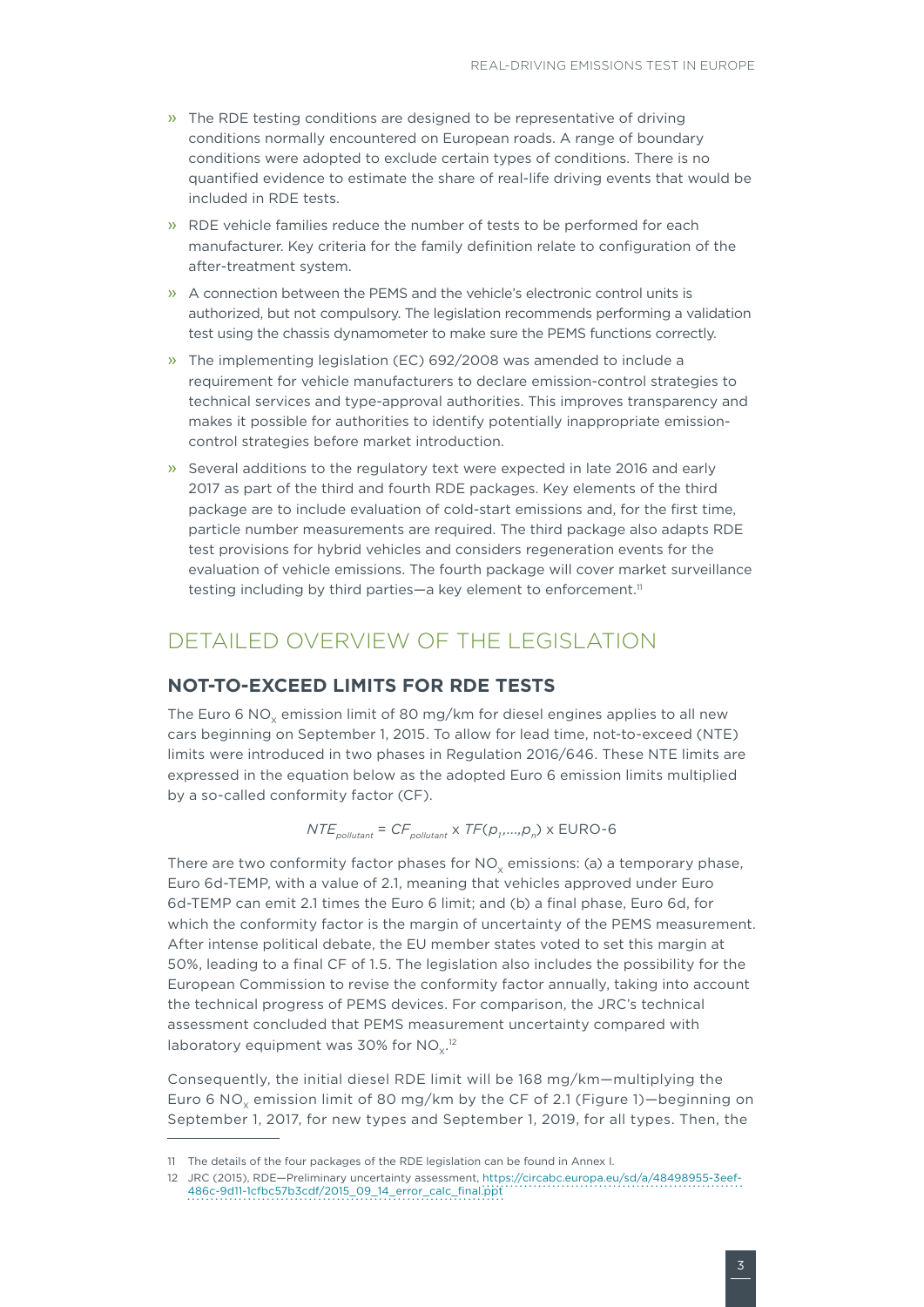RDE NO<sub>x</sub> emission limit for diesel cars will decrease to 120 mg/km-the Euro 6 NO<sub>v</sub> emission limit of 80 mg/km times the final CF of 1.5—beginning on January 1, 2020, for new types and January 1, 2021, for all types. The RDE limits are tighter for gasoline vehicles, with a Euro 6 NO<sub>y</sub> emission limit of 60 mg/km (not shown in [Figure](#page-3-0) 1).



<span id="page-3-0"></span>Figure 1. RDE NO<sub>v</sub> emission limits time table for diesel passenger cars and car-derived light commercial vehicles (for other types of light commercial vehicles, a separate timeline and separate emission limits apply).

To ensure that vehicles perform well in urban driving conditions, CFs have to be met for the whole RDE trip as well as for the urban part separately.

In addition, a transfer function (TF) was introduced to normalize the driving conditions and make them more uniform and comparable. The regulatory text of the second RDE package sets the TF to 1.

Starting in 2016, there is a monitoring period for new vehicle types during which the RDE test has to be performed and a valid trip approved, but no binding limit is being enforced. The aim is to allow manufacturers, technical services, and typeapproval authorities to become more familiar with the new RDE procedure.

#### **RDE TEST PROCEDURE**

Even though the RDE test is conducted on public roads open to traffic, there are provisions to ensure that test trips cover a broad range of driving conditions typically encountered by European drivers. Boundaries have been set to define what constitutes a valid RDE trip. The laboratory NEDC test represents a fixed set of testing conditions, such as a predetermined speed profile and a narrow ambient temperature range of 20°C to 30°C, so that the test is repeatable and reproducible. By contrast, the RDE test has a broader range of parameters, each with ample margins allowed to cover a broad spectrum of driving possibilities.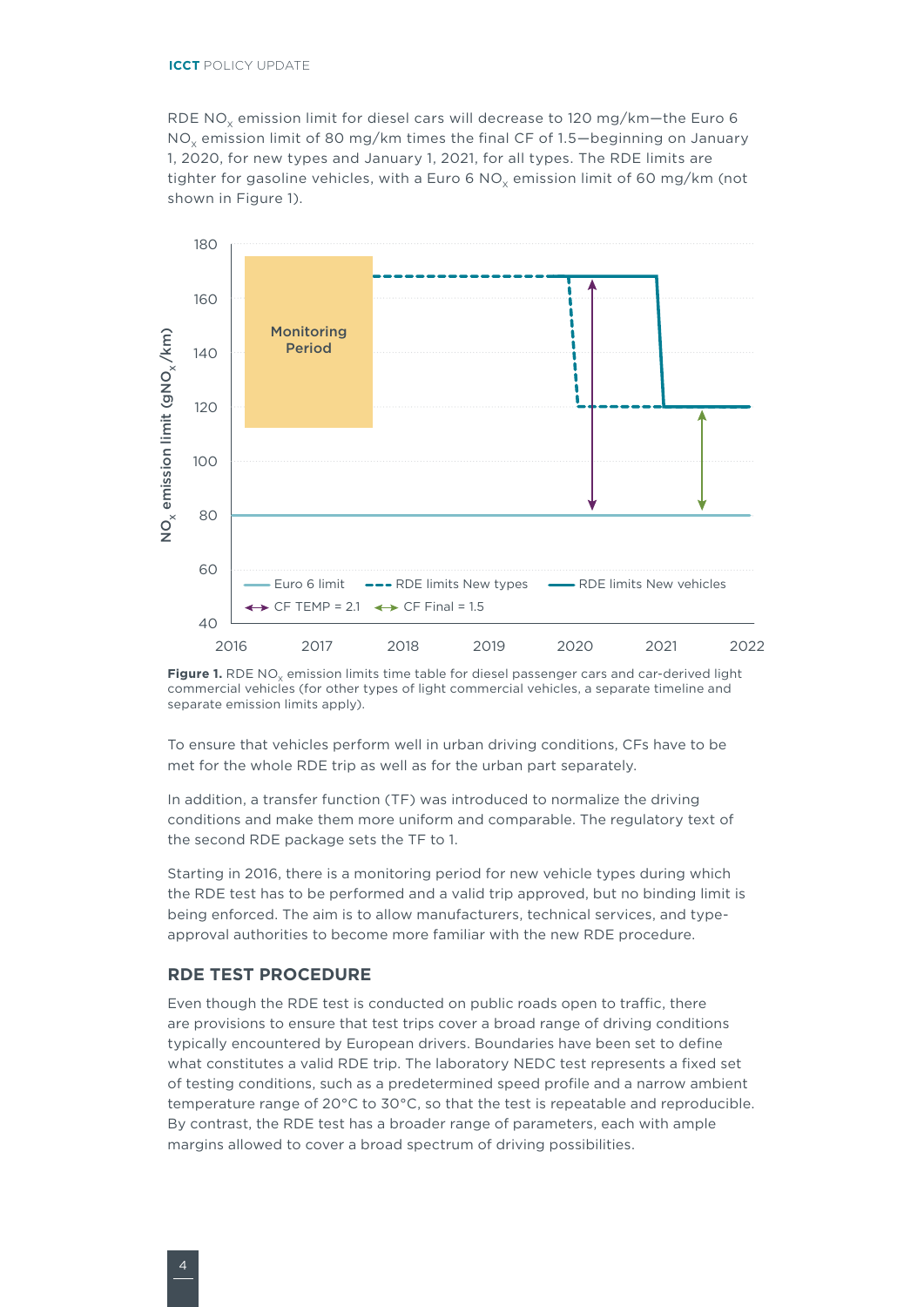#### **TRIP SPECIFICATIONS**

RDE trips cover three types of operation: urban, rural, and motorway. These classifications are based purely on speed: A car traveling up to 60 km/h will be considered to be operating in urban conditions; at 60 to 90 km/h, in rural conditions; and above 90 km/h, in motorway conditions.

The urban/rural/motorway mix, based on the speed definition, should be evenly distributed for each category (Table 1), within a 10% tolerance.

**Table 1:** Distance and speed specifications for each urban, rural, and motorway part of the RDE test.

| <b>Trip specifics</b>      |          | Provision set in the legal text              |
|----------------------------|----------|----------------------------------------------|
| <b>Total trip duration</b> |          | <b>Between 90 and 120 min</b>                |
| <b>Distance</b>            | Urban    | $>16$ km                                     |
|                            | Rural    | $>16$ km                                     |
|                            | Motorway | $>16$ km                                     |
| <b>Trip composition</b>    | Urban    | $29\%$ <sup>13</sup> to 44% of distance      |
|                            | Rural    | 23% to 43% of distance                       |
|                            | Motorway | 23% to 43% of distance                       |
| <b>Average speeds</b>      | Urban    | 15 to 40 km/h                                |
|                            | Rural    | Between 60 km/h and 90 km/h                  |
|                            | Motorway | $>90$ km/h ( $>100$ km/h for at least 5 min) |

#### **BOUNDARY CONDITIONS AND DATA EVALUATION**

In addition to specifying the trip characterization, other defined boundary conditions include ambient conditions, stop times, maximum speed, and altitude. A set of additional dynamic boundary conditions has been added for the second RDE legislative package to (a) limit the cumulative positive elevation gain over a trip to 1200 m/100 km and (b) exclude driving that could be regarded as too smooth or too aggressive, based on indicators such as speed and acceleration.

To be valid, each urban, rural, and motorway section of an RDE trip must be below the line in Figure 2 showing speed multiplied by acceleration and above the line showing relative positive acceleration. To illustrate how dynamic boundary conditions work, three hypothetical trips were added to the limit curves. Only Trip 1 is valid, because Trip 2 would be too aggressive in urban driving and Trip 3 too passive on both rural and motorway sections.

<sup>13</sup> There is only a 5% tolerance for the lowest urban share to make sure there is at least 29% of valid RDE trips distance performed under urban conditions.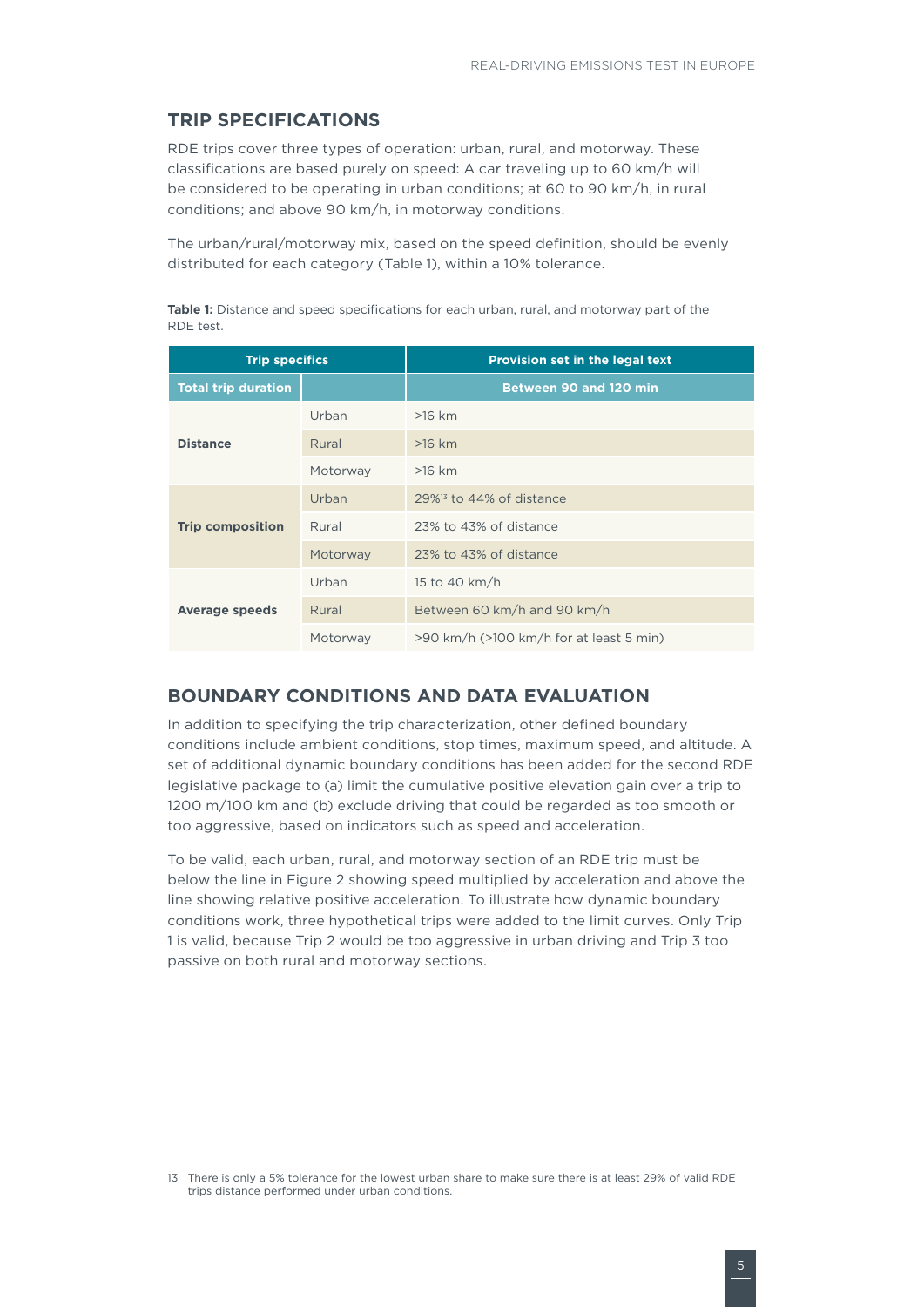

**Figure 2.** Dynamic boundary conditions with three illustrative RDE trips.

For ambient conditions of temperature and altitude, two sets of boundary conditions exist: "moderate" and "extended" (Table 2). If a data point falls within the extended conditions, the emissions measured have to be divided by a factor of 1.6. Any data point falling outside of the boundary conditions makes the whole trip invalid.

| <b>Parameter</b>                  |                                  | Provision set in the legal text                                              |
|-----------------------------------|----------------------------------|------------------------------------------------------------------------------|
| <b>Payload</b>                    |                                  | $\leq$ 90% of maximum vehicle weight                                         |
| <b>Altitude</b>                   | Moderate                         | 0 to 700 m                                                                   |
|                                   | <b>Extended</b>                  | Between 700 and 1300 m                                                       |
| Altitude difference               |                                  | No more than a 100-m-altitude difference<br>between start and finish         |
| <b>Cumulative altitude gain</b>   |                                  | 1200 m/100 km                                                                |
|                                   | Moderate                         | $0^{\circ}$ C to $30^{\circ}$ C                                              |
| Ambient temperature <sup>14</sup> | <b>Extended</b>                  | From $-7^{\circ}$ C to 0 $^{\circ}$ C and 30 $^{\circ}$ C to 35 $^{\circ}$ C |
| <b>Stop percentage</b>            |                                  | Between 6% and 30% of urban time                                             |
| Maximum speed <sup>15</sup>       |                                  | 145 km/h (160 km/h for 3% of motorway<br>driving time)                       |
| <b>Dynamic boundary</b>           | Maximum metric                   | 95th percentile of $v^*a$ (speed $*$ positive<br>acceleration)               |
| conditions                        | Minimum metric                   | RPA (relative positive acceleration)                                         |
|                                   | Curves shapes shown in Figure 2. |                                                                              |
| Use of auxiliary systems          |                                  | Free to use as in real life (operation not<br>recorded)                      |

**Table 2.** Boundary conditions for RDE tests.

*\* Corrected from the original table.*

It is important to note that the legislation allows automakers to carry out as much as 50% of the RDE type-approval tests themselves, witnessed by a technical services company. The rest of the tests are to be performed by approval authorities or their legal representatives.

<sup>14</sup> Ambient cold temperature threshold differs until September 2019 for new type and September 2020 for all new cars. Moderate temperature starts at 3°C and extended temperatures range from –2°C to 3°C.

<sup>15</sup> Local speed limits remain in force, but going over the speed limit does not invalidate the test.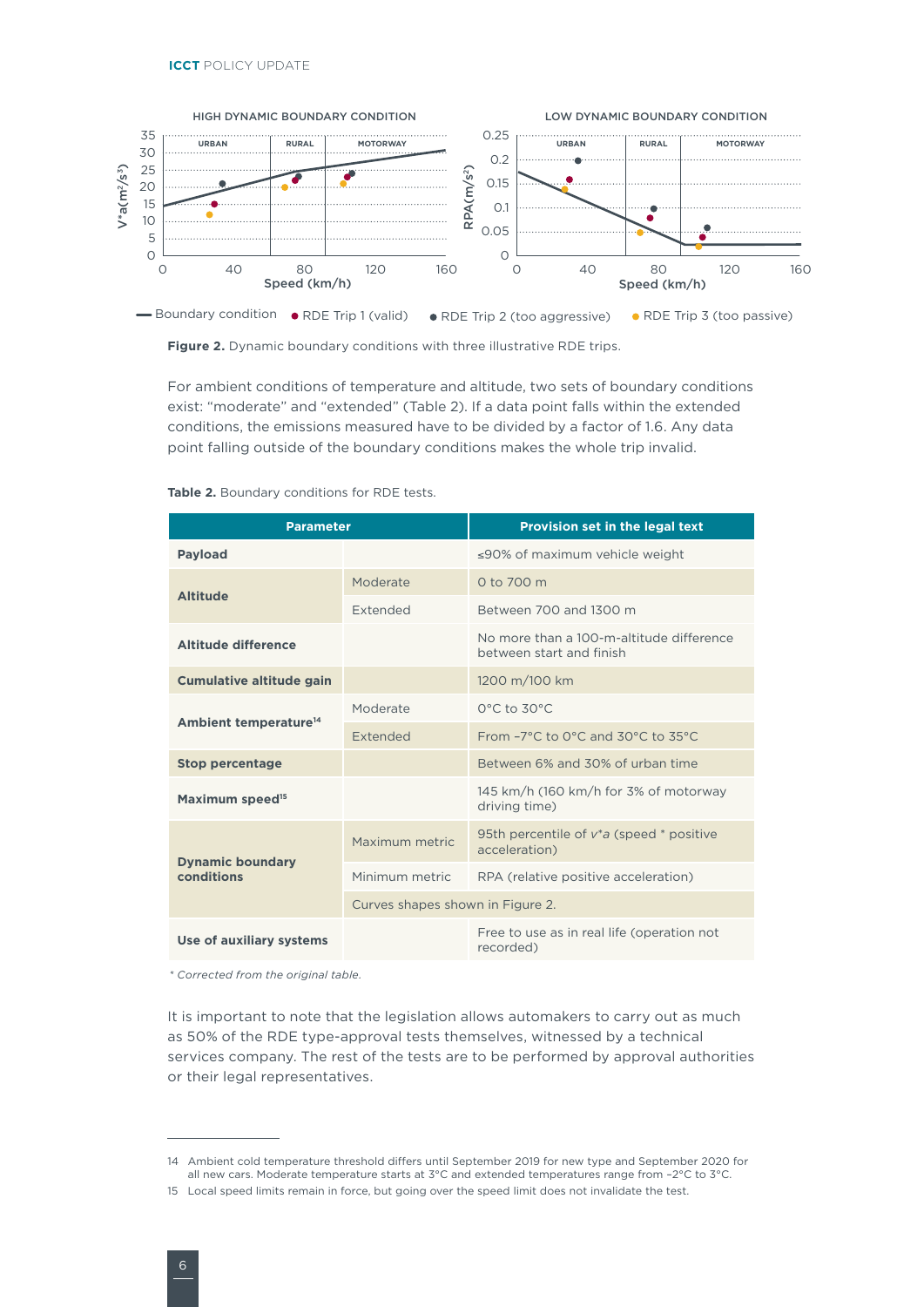For processing data collected during an RDE trip, two evaluation tools were independently developed and included as part of RDE Regulation 2016/427. The first one, explained in Appendix 5 of Annex IIIA of the regulatory text, is the moving-average window method developed by the European Commission JRC. One associated software is called EMROAD. The second tool, explained in Appendix 6 of Annex IIIA, is the power-binning method developed by the Technical University of Graz. One associated software offered is called CLEAR.

Both tools use trip data on engine power or CO<sub>2</sub> emissions or both to decide whether a particular driving situation was relatively demanding. The tools then mathematically correct or weigh the measured exhaust emission levels upward or downward based on that driving situation.

The objective of the data evaluation is to control at least partially for the variability of operating conditions encountered on an RDE trip. To be accepted by a typeapproval authority, a trip has to be validated and processed with at least one of the two data evaluation tools.

#### **VEHICLE SELECTION, THE "PEMS TEST FAMILY"**

The RDE legislation reduces the number of required tests by defining a "PEMS test family" as including all vehicles with the same powertrain and engine-block type, or number and disposition of cylinders. Engine size within a PEMS test family can differ by as much as 22% for engines larger than 1500cc and by 32% for engines smaller than 1500cc, although at least one type of each engine size has to be PEMS tested. The emissions-control system must be the same within a PEMS test family. Technical features requiring separate PEMS tests include engine size, gearbox type, number of driven wheels, and high and low power-to-mass ratio variants.

#### **REPORTING OF RESULTS**

The legislation requires automakers to prepare technical reports on RDE tests and make some of the information available publicly online via dedicated websites<sup>16</sup> under Article 3.1.3.2 of Annex IIIA. Manufacturers must provide more detailed technical reporting free of charge upon request to those with a "justified interest." Type-approval authorities must do so at "reasonable costs," according to Articles 3.1.3.3 and 3.1.3.4 of Annex IIIA.

## STRENGTHS OF THE RDE REGULATION

- » The RDE test for light-duty vehicles covers a wide spectrum of driving conditions typically encountered in Europe. This is a significant shift from the NEDC test and will require automakers to design emission-control systems that are robust over a broad range of testing conditions.
- » The realistic test conditions of RDE are expected to result in significant emission reductions, especially in metropolitan areas where transportation-related  $NO<sub>x</sub>$  airquality problems are most pressing; RDE emission limits apply for the urban part of an RDE trip as for the whole trip.
- » Because of the RDE tests, PEMS measurement technologies are expected to improve rapidly as several manufacturers compete for a growing market. Miniaturization is already well underway, shrinking the newest PEMS tools to

<sup>16</sup> ACEA (2016), Access to Euro 6 RDE monitoring data, [http://www.acea.be/publications/article/access](http://www.acea.be/publications/article/access-to-euro-6-rde-monitoring-data)[to-euro-6-rde-monitoring-data](http://www.acea.be/publications/article/access-to-euro-6-rde-monitoring-data)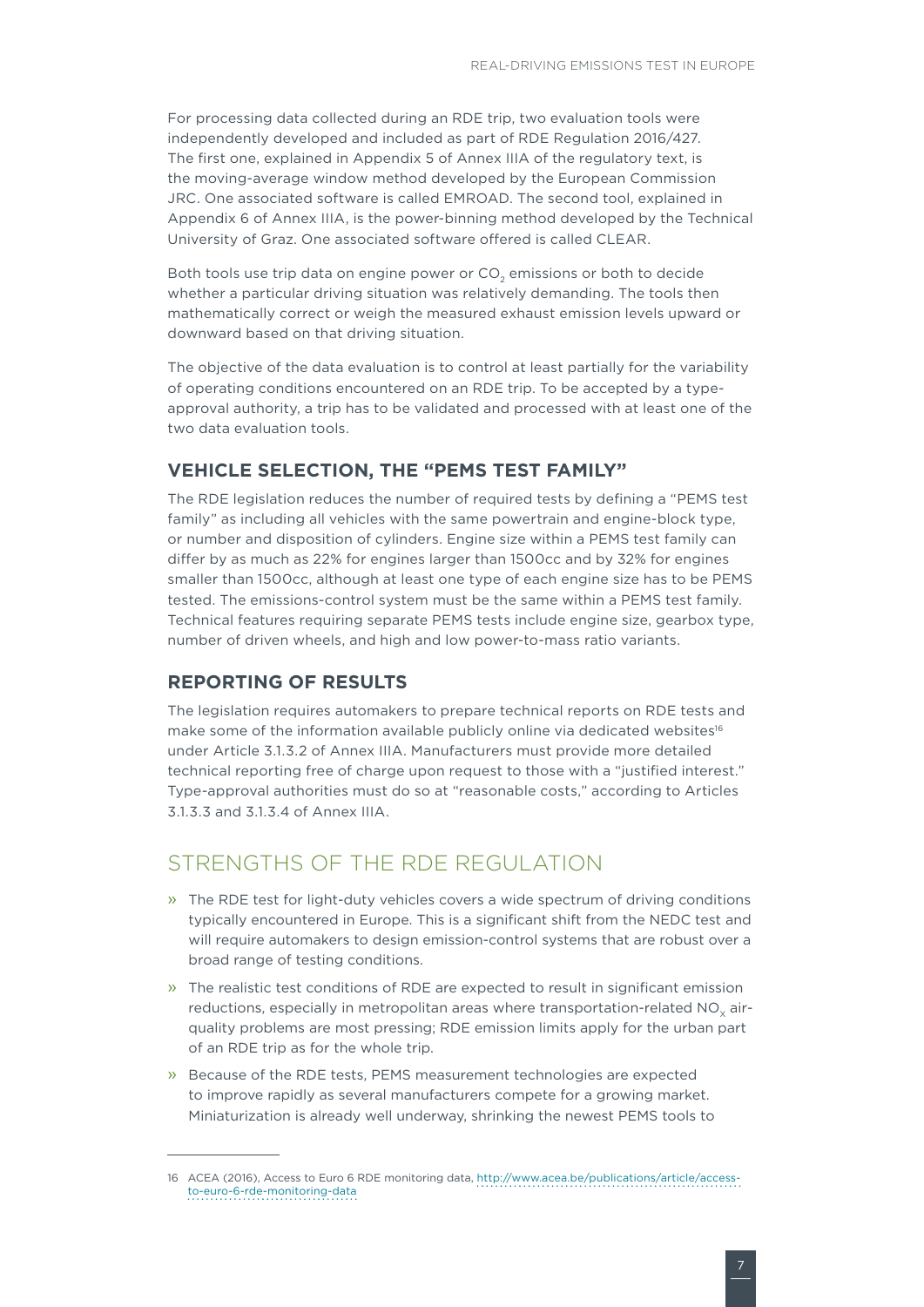approximately 70 kg from 200 kg for earlier generations. Further refinements are expected to focus on user friendliness, reliability, and accuracy.

- » The second RDE package was finalized after Volkswagen's violations of U.S. emissions law became public. Provisions were added to minimize the risk of such issues in Europe and to improve transparency. Emission-control strategies now have to be declared to the technical services and type-approval authorities. The implementing legislation, EC 692/2008, was amended to require that manufacturers provide "extended documentation" to the type-approval authorities that will remain confidential. Some less-detailed results of RDE tests will be available publicly and upon request, increasing public awareness and access to approval information.
- » A clause inserted as part of political negotiations with the European Parliament offers the possibility to annually review the RDE conformity factor to account for improvements in the accuracy and reliability of PEMS equipment.

## AREAS FOR IMPROVEMENT OF THE RDE REGULATION

- » Although the RDE system aims to better reflect real-world driving conditions, a single RDE test of any given vehicle can result in a range of results, even with all of the boundary conditions being fully met. Differences between the most and least favorable test conditions provide a limit on the repeatability of RDE tests. To achieve significant real-world emission reductions, it is important to ensure that new vehicles are tested not only under the most favorable conditions but also under a range of possible boundary conditions, as defined in the legislative text. This is even more important given that vehicle makers can carry out as much as 50% of RDE tests themselves. Independent re-testing by authorities and third parties can help to ensure broader coverage of RDE tests. The fourth RDE package is expected to address this.
- » The current RDE regulation applies only to pre-production vehicles provided by manufacturers. In the future, the scope of testing should include surveillance of in-use vehicles, independently sourced and tested, to reliably achieve fleet-wide emission reductions. This issue will also be addressed in the fourth RDE package.
- » The current version of the RDE test still excludes a significant portion of realworld driving conditions, including a range of ambient temperatures and dynamic driving and altitude boundary conditions. Such conditions can potentially contribute disproportionately large amounts of NO<sub>v</sub> emissions. Similarly, the current conformity factors allow on-road NO<sub>v</sub> emissions significantly higher than the Euro 6 limits.
- » Although the present focus of the RDE regulation is on air pollutant emissions, RDE testing will also measure and record CO<sub>2</sub>. The RDE procedure does not foresee systematically analyzing the  $CO<sub>2</sub>$  information, even though doing so would allow for a better understanding of the real-world performance of new vehicles in terms of  $CO<sub>2</sub>$  emissions and fuel consumption.

## EXPECTED FUTURE UPDATES

The third RDE legislative package was adopted by EU member states in December 2016 and includes the measurement and limitation of particulate number (PN), adaptation of the RDE test for hybrids, and provisions to include cold-start emissions and emission after-treatment system regeneration events. The introduction of a PN not-to-exceed limit, with a conformity factor of 1.5, combined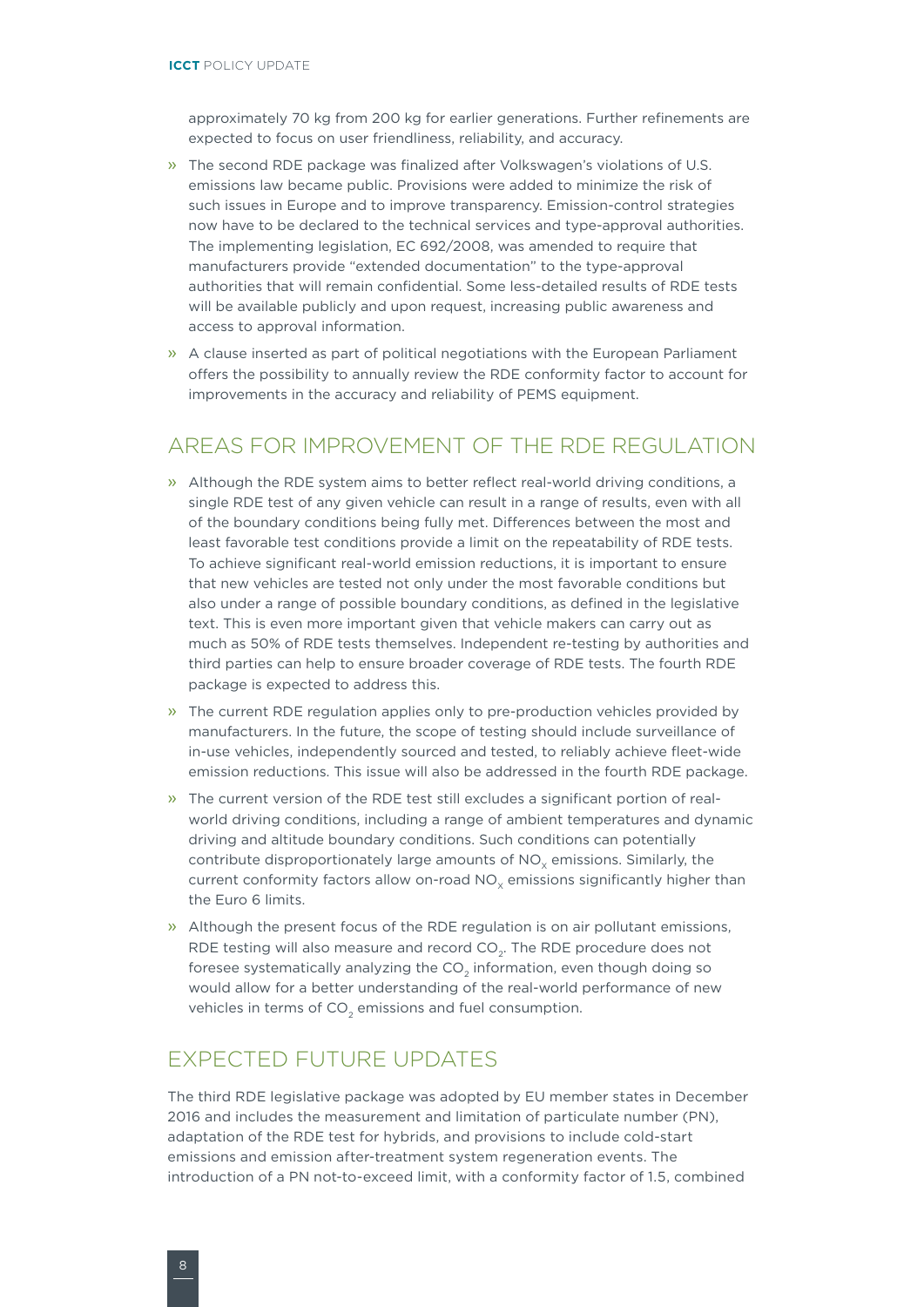with a cold-engine start test is expected to require the use of improved emissionscontrol technology, especially for vehicles equipped with gasoline direct injection engines. Because the urban driving emissions limit has to be met separately and includes the cold start, these new provisions are expected to substantially reduce emissions in cities where public exposure is greatest.

The fourth RDE package, scheduled for discussion and adoption in 2017, will introduce the possibility for third parties to carry out RDE tests that would trigger action by the authorities if significant deviations from type-approval measurements were found. The fourth RDE package will also introduce in-use surveillance tests.